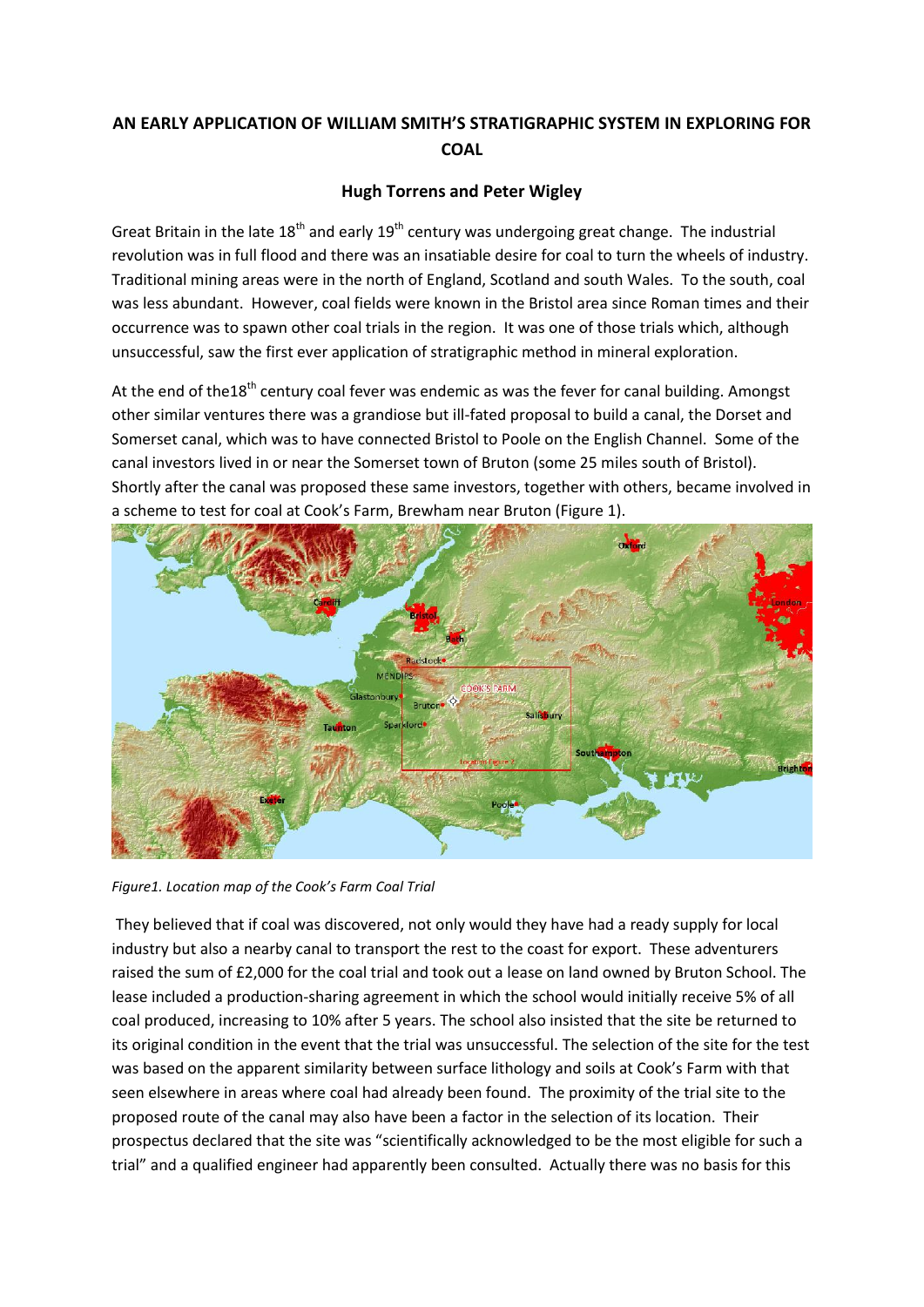claim, the clays and marls found above the Carboniferous Coal Measures in the north of the country were not the same as those seen at Cook's Farm. This fact was later categorically demonstrated by Mr William Smith, the founder of stratigraphy, by the application of his new system, which solved the problem of many similar recurring lithologies, found in England, which had previously bedevilled all earlier attempts to find coal here, outside the known coalfields.

In 1803 diggers at Cook's Farm were employed to sink the shaft and later a waterwheel was installed to assist in pumping operations. Glowing progress reports appeared in the local newspapers and optimism ran high. Before too long the shaft had reached a depth of 120 feet.

It was on the 24th March, 1805, a red letter day in the history of geology, that William Smith visited Cook's Farm. His investigation of spoil from bottom of the pit revealed specimens of a small lobate oyster which is now known *as Gryphea (Bilobissa) dilobotes*. Smith knew this fossil to be characteristic of the Kelloways Stone which was at the base of his Clunch (Oxford) Clay. From his application of what we would now call biostratigraphy, Smith immediately knew that the trial was far too high in the geological succession for coal to be encountered. We know from Smith's nephew, John Phillips that Smith must have shared this information, for Phillips later writes "in spite of remonstrances from Mr Smith and his intelligent friends, the speculators proceeded at a ruinous expense".

Operations continued until Christmas 1807 when, at a depth of 652 feet, water from the Great Oolite aquifer flooded the shaft. This effectively ended mining operation. In 1808 an attempt was made to auction off the lease, waterwheel and other material used in the trial but due to subscriber resistance the sale was postponed. An unsuccessful attempt was made to raise additional funds for the purchase of a steam engine to pump out the shaft but finally in 1810 the company was liquidated. It was a bad day for the adventurers, several of whom subsequently went bankrupt and was also a sad reminder for those who had ignored William Smith's pioneering stratigraphic method.

## **COOK'S FARM A MODERN PERSPECTIVE**

A part of William Smith's 1815 geological map (Figure 2) is shown extending across the Cook's Farm area. With the aid of modern geological mapping it can be demonstrated that Smith had an excellent understanding of the surface geology of the area. In the top left hand (NW) corner of the map the Coal Measures (crosses showing collieries in the southern part of the Radstock basin) are clearly shown overlain by his Red Ground, now known as the Triassic Mercia Mudstone, which also outcrops to the west. Moving east , Smith shows the Jurassic succession from Liassic shale and marl (White and Blue Lias) up the escarpment through middle and upper Jurassic strata consisting of, Fuller's Earth, Inferior and Great Oolite, Forrest Marble, Cornbrash, Kelloways and Clunch Clay (Oxford Clay). In the area around the Fifehead Magdalen-1 well the Coral Rag occurs with Oaktree, (Kimmeridge) Clay, Portland and Purbeck beds outcropping to the east. The wide expanse of the chalk can be seen on Salisbury Plain (shown in green) and to the extreme east Tertiary sands and clays outcrop.

As well as being aware that the trial at Cook's Farm was too high in the succession to find coal, Smith also knew that in the Somerset coalfield, 10 miles north, coal often occurred beneath the Red Ground (Triassic) with an unconformity between it and the Coal Measures beneath, which was certainly not the case at Cook's Farm. Although he knew that this coalfield abruptly terminated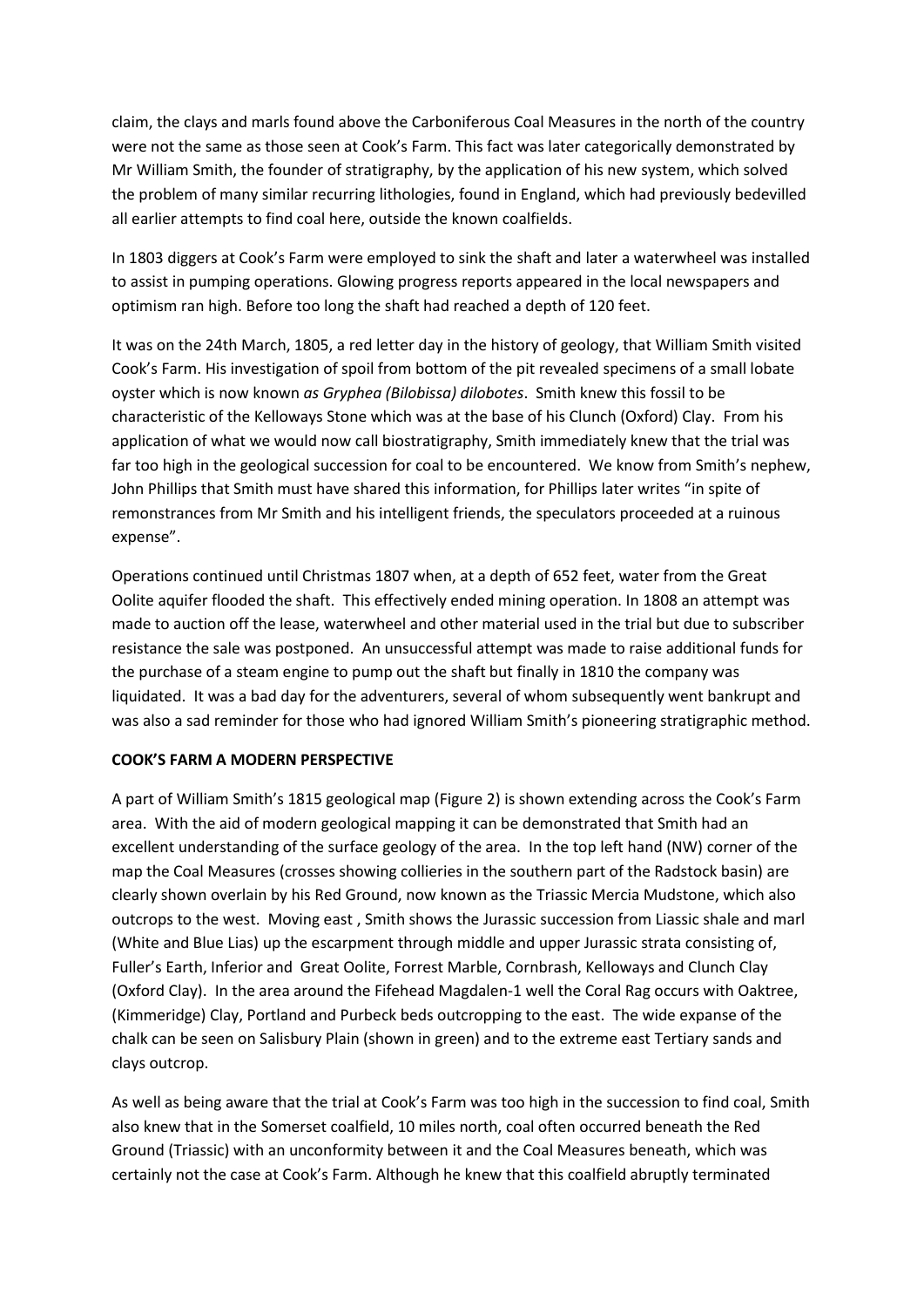against the limestone of the Mendip hills he seems not to have completely discounted the idea that coals might have occurred south of the Mendips. Indeed, in 1813 he was involved in an attempt to find coal to the south, beneath the Triassic at Compton Dundon, near Glastonbury. However, it is now thought unlikely that Coal Measures ever extended much further south and certainly there is no evidence of Coal Measures being preserved in any of the modern wells shown on the map.

Today, it is known that the Cook's Farm colliery trial was located on an east-west structural feature called the Bruton High. As part of a campaign to search for onshore oil and gas in the 1980s, a long seismic line (CV80-082) was acquired which runs close to the Cook Farm trial site. This line is located on Smith's map and the seismic section projected along the line (Figure 2). The section clearly shows reflectors dipping to the south off the high. Although Smith would have been unaware of the high, he did actually map an outcrop near the base of his Blue Lias, near Sparkford, that coincides with a prominent outcropping Rhaetic reflector located at the western end of the high. To the northeast, younger beds are seen to drape over older Palaeozoic reflectors. The Bruton-1 stratigraphic borehole (4 miles south west of Cook's Farm), encountered a Jurassic sequence beginning in the Fuller's Earth Rock and extending downwards through the Inferior Oolite and Liassic and Triassic, the latter unconformably overlying Carboniferous Limestone at a depth of 962 feet. This compares with Carboniferous Limestone at 3250 feet at Fifehead Magdalen-1 which is situated to the south in the Mere basin. Near Norton Ferris-1 the seismic section shows evidence of possible strike-slip faulting. Towards the end of the seismic section, basal Chalk and Greensand reflectors are seen to unconformably overly upper Jurassic sediments.



*Figure2. A part of William Smith's 1815 geological map (Y map courtesy of the National Museum of Wales) in the southern UK with the seismic section CV80-082 projected along the line of section. Also shown is the location of the Cook's Farm Trial together with more recent wells and boreholes.(Seismic line courtesy of UKOGL)*

A representation of the Cook's Farm coal trial is shown in Figure 3, using part of Smith's Geological Table of 1817. The trial was spudded in the Clunch (Oxford) Clay and eventually reached a total depth of 652' in the Great Oolite. It is now known that there was never any possibility of coal being encountered since there is almost certainly an unconformity between Smith's Red Ground (Triassic) and his Mountain (Carboniferous) Limestone. Coincidentally, some 180 years later and only three miles east of Cook's Farm, Norton Ferris-1 (Carless Exploration) was drilled to test for oil. The